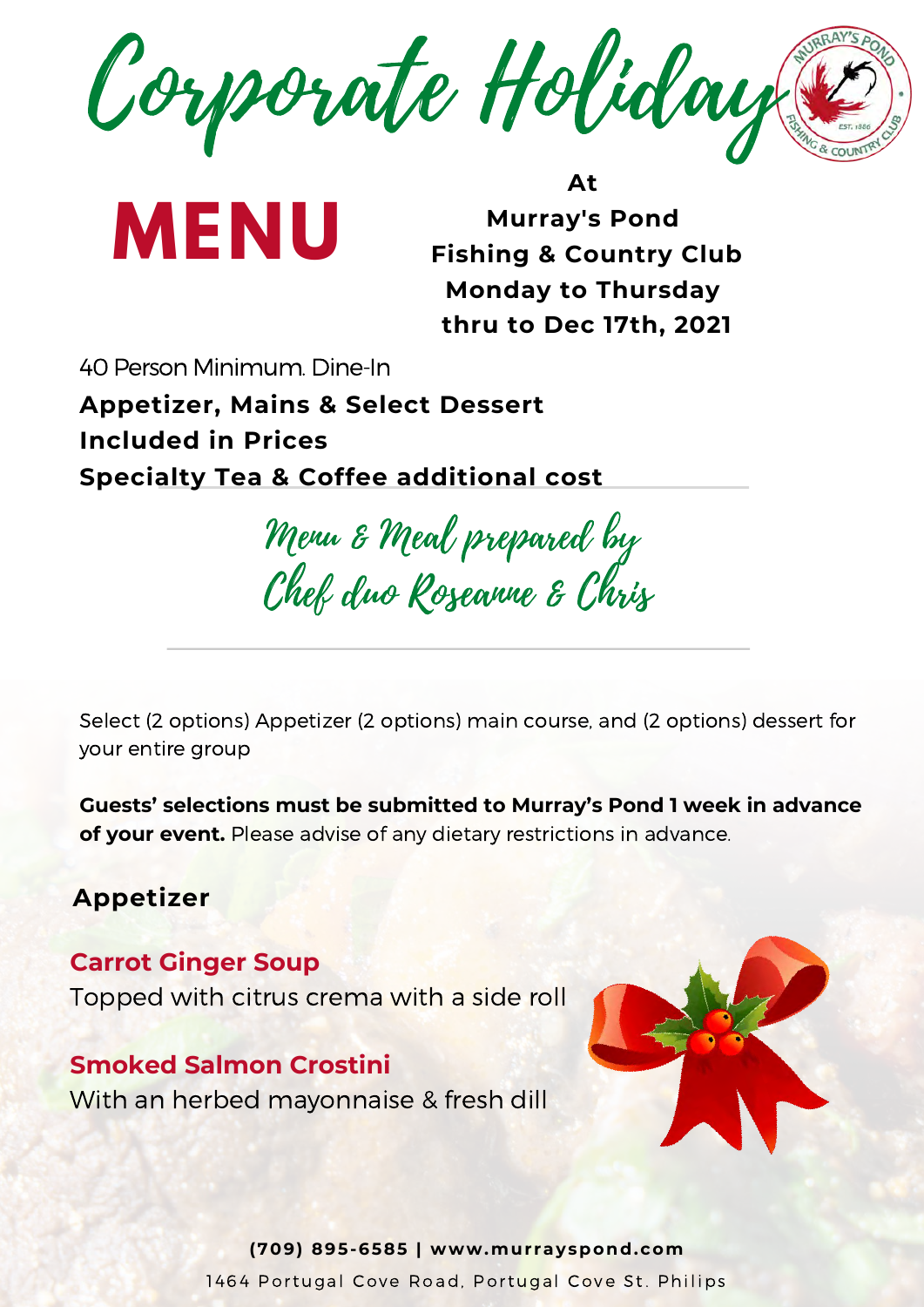

**MENU**

**At Murray's Pond Fishing & Country Club Monday to Thursday thru to Dec 17th, 2021**

# **Main Courses**



## **Cedar Plank Salmon**

The characteristic flavour of cedar is infused in a filet of salmon & served with a side of herbed red potatoes and asparagus. *\$65*

#### **Chicken Schnitzel**

Panko crusted chicken breast topped with lemon caper butter served with a side of parmesan potato, green beans and glazed beets. *\$60*

#### **Beef Wellington**

Beef Tenderloin wrapped in puff pastry coated with paté and duxelles, served with a side of herb roasted potato & seasonal vegetables. *\$65*

#### **Vegetarian Schnitzel**

Marinated tofu in a panko crust with lemon caper butter served with a side of parmesan potato, green beans and beets.. *\$60*

## **Spaghetti Carbonara**

A classic Italian pasta dish made with a pancetta & thick cut bacon, in a rich sauce of eggs, parmesan and black pepper. Served with fresh parmesan and Garlic Bread. *+\$55*